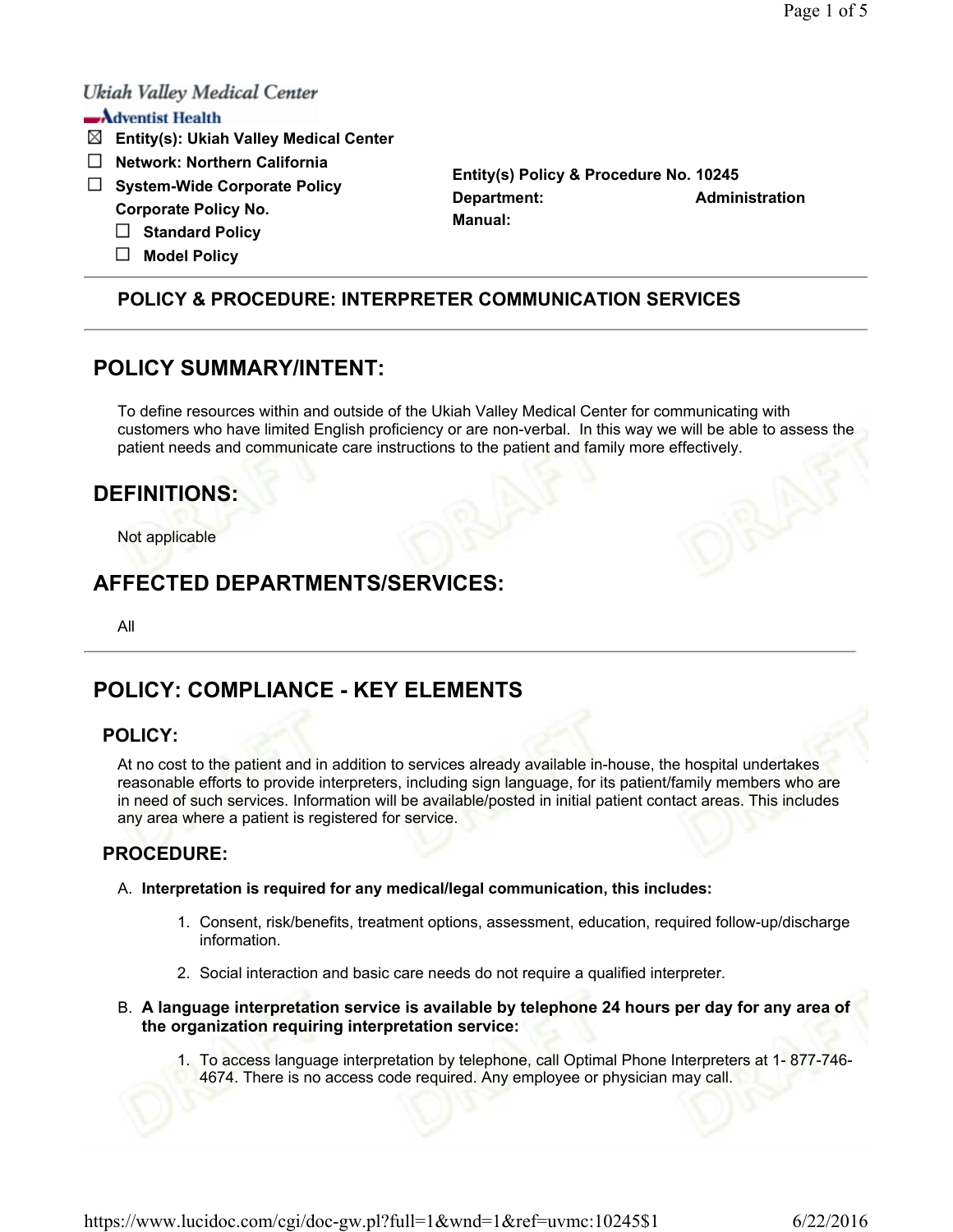- a. UVMC staff should consider three-way conversation via speakerphone or dual headset phone when using an external interpreter service. (Patient, staff member/physician, and interpreter)
- b. Patient and physician or nurse must be on the conference call with interpreter for medical interpretation.
- c. Patient and a staff member must be on the conference call with interpreter for nonmedical interpretation.
- d. Give your name and department at UVMC.
- e. State language desired and await interpreter access.
- 2. To access language interpretation by Vidoe Remote Interpretation (VRI)
	- a. Obtain VRI portable monitor or ipad, turn on.
	- b. Select the required language by touching the icon on the screen.
	- c. Protect patient confidentiality by only using these tools in a locataion where you assure patient confidentiality, interpreter will be on a speaker.
	- d. When interpreter presents, announce yourself and that you are from UVMC.
- 3. Determine if there is an employee on duty in the department that can provide needed language skills.
	- a. Consult interpreter list for in-house bilingual skills and attempt to contact available individuals with appropriate skills. \*\*Note\*\* this list is separated by medical and nonmedical translation.
		- 1. In-house interpreters are assessed before they are placed on the list.
		- 2. Assessment of interpreter skills is performed by Optimal or equivalent. Certification available in employee file.
		- 3. In-house interpreter list is maintained by Human Resources.
	- b. Anyone interpreting must terminate the encounter if the interpretation is beyond their proficiency level and must request another interpreter or certified interpreter be used instead.
- 4. Determine if patient has brought a person who they would prefer to have act as interpreter for communication. Employee or physician shall speak with person designated by the patient as their preferred interpreter and shall determine, to the healthcare provider's comfort, that the person designated to be an interpreter is able to effectively convey the message or questions in order to carry out the required medical activity. The healthcare provider staff is obligated to decline to use the designated person as an interpreter if they are not comfortable in this designated person's abilities. Use of children is discouraged.
- 5. If language interpreter services are not available in the specific needed dialect.
	- a. Document actions taken to obtain interpreter, include who was contacted.
	- b. Notify house supervisor or Department Director.

#### C. **Hearing Impaired**

Hearing Impaired patients communicate through a variety of methods including conventional non-verbal communication such as lip reading, sign language, written communication, or combinations of the above. An effort should be made to ascertain which method the patient prefers before obtaining assistance.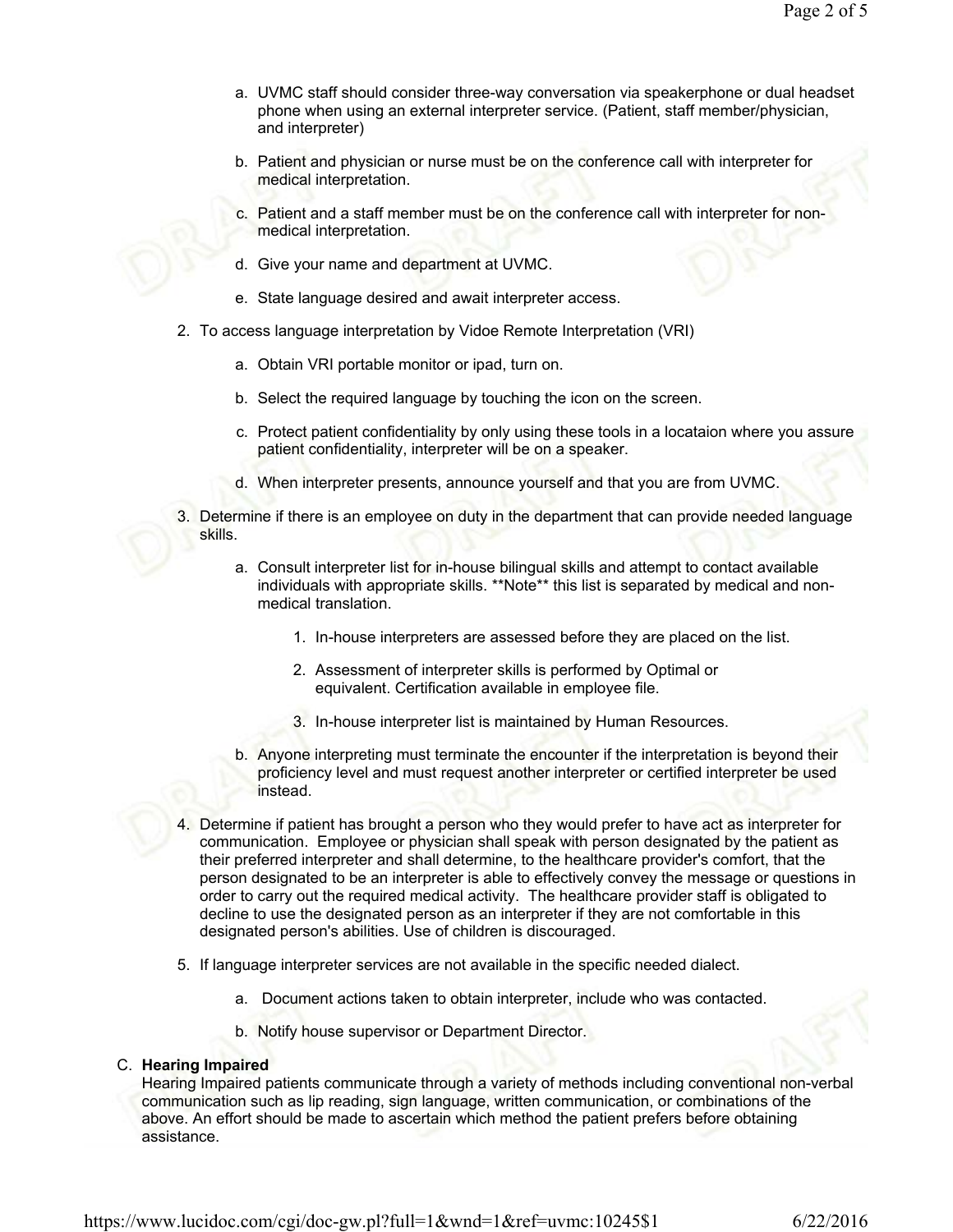- 1. Obtain VRI portable monitor and turn on.
	- a. Obtain patient consent for use.
	- b. Select correct tab for sign language and initiate as in 2. B. above.
- 2. Alternative options
	- a. Determine if there is an employee on duty in the department that can provide needed language skills.
	- b. Consult interpreter list for those who can sign in-house and contact available skilled staff.
	- c. Determine if patient has brought a competent person who they would prefer to have act as interpreter for communication.
		- 1. Employee or physician shall speak with person designated by the patient as their preferred interpreter and shall determine, to the healthcare providers comfort, that the person designated to be an interpreter is competent to convey the message or questions in order to carry out the required medical activity.
		- 2. The healthcare provider staff is obligated to decline to use the designated person as an interpreter if they are not comfortable in this designated person's abilities.
- 3. If the patient does not have an established source for interpreter services and none of the above communication methods are deemed appropriate, contact the House Supervisor. The House Supervisor or hospital representative will contact the service for deaf interpreters. This service is called Communiqué located in Santa Rosa. For immediate needs or after office hours contact Communiqué. (See Section H below).
- 4. Scheduled services-Patient should be encouraged to bring with them the person they ordinarily use for interpreter services. If the patient does not have a regular resource for interpreter services, Communiqué should be contacted to arrange for an interpreter.
- 5. The hospital will guarantee payment of the interpreter's customary charges in cases where an interpreter may be required to ensure effective communication for crucial medical communication. The interpreter should submit a statement directly to Administration. The statement must include the patient's name, date and time of service, and signature of the hospital representative verifying services. The hospital will not pay for interpreter services provided by the patient's usual interpreter, if any, or for interpreter services provided by friends or family members of the patient if such persons do not ordinarily charge for services they provide to the patient.
- 6. Hearing Impaired patients admitted to the hospital-contact the House Supervisor to arrange for the T.D.D. telephone equipment.
- 7. Use of the Telecommunication Device for the Deaf or T.D.D.-see policy Receiving Calls on the T.D.D.

### D. **Language Identification:**

- 1. The "face sheet" and Patient Data Profile will contain:
	- a. Patient language is printed on the "face sheet" for English, Spanish, or other.
	- b. A notation on the Patient Data Profile of the patient's language of fluent communication if other than verbal English.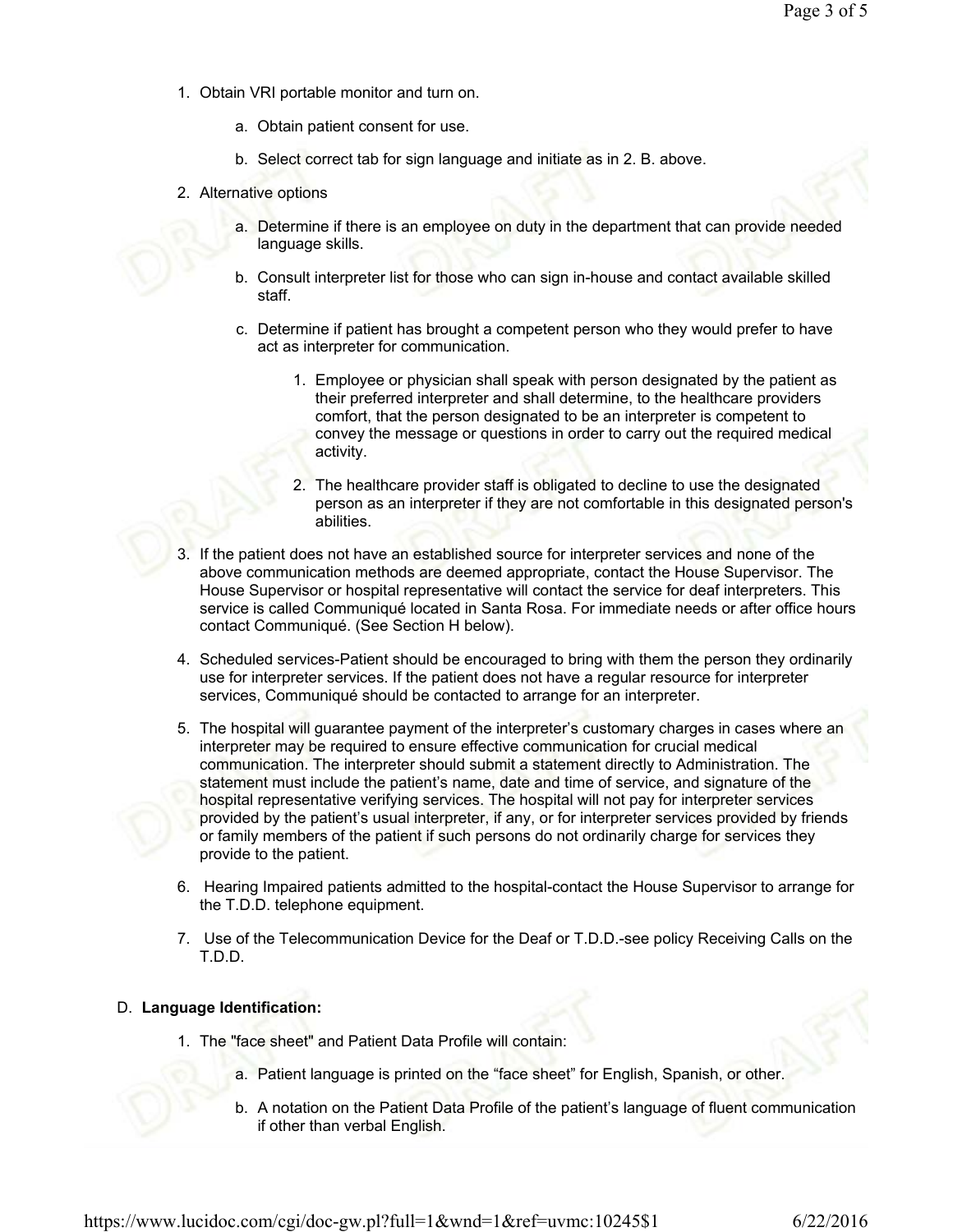### E. **Documentation:**

- 1. Interpreters or interpreter's service is documented in the medical record.
	- a. Patients consent to use interpreter or VRI.
	- b. Patient's decision to decline interpreter services and use an adult family member or friend instead.
	- c. Information read to or translated to the sight impaired.
	- d. The service, phone or video, functioned properly.
	- e. Interpreters should sign and date forms or consents that were translated.
	- f. Obtain and document interpreter ID when using VRI system.
	- g. Document name and or ID of interpreter used in the medical record.
- F. **Interpreter Related Complaints:** See policy-Complaint and Grievance
- G. **Interpreter/Communications Services Policy review required annually: This policy is to be reviewed and sent to CDPH annually. http://www.cdph.ca.gov/certlic/facilities/Pages/LCDistrictOffices.aspx to get fax number for Redwood Coast/Santa Rosa office**
- H. **To contact Communiqué for American Sign Language Interpreting**

Monday-Friday 8:00am – 4:00pm 707-546-6869

Paging Communiqué: Urgent requests after-hours only 707-546-6869 Press #2 or email CQER@att.blackberry.net

Faxing a request: For the form, call the Communiqué office or go to website www.communiqueinterpreting.com Fax# 707-546-1770

Making a request on-line: www.communiqueinterpreting.com/request\_an\_interpreter.shtml

To arrange for interpreting, please provide the following information:

- A. Your name, phone number, and company name
- B. Date of interpreting assignment
- C. Start and end times
- D. Address and room name or number where the interpreter will be working
- E. Type of assignment (medical appointment etc)
- F. Name of client needing interpreting services

Communiqué will call to confirm when an interpreter is scheduled.

#### **REFERENCES:**

**CALIFORNIA:**